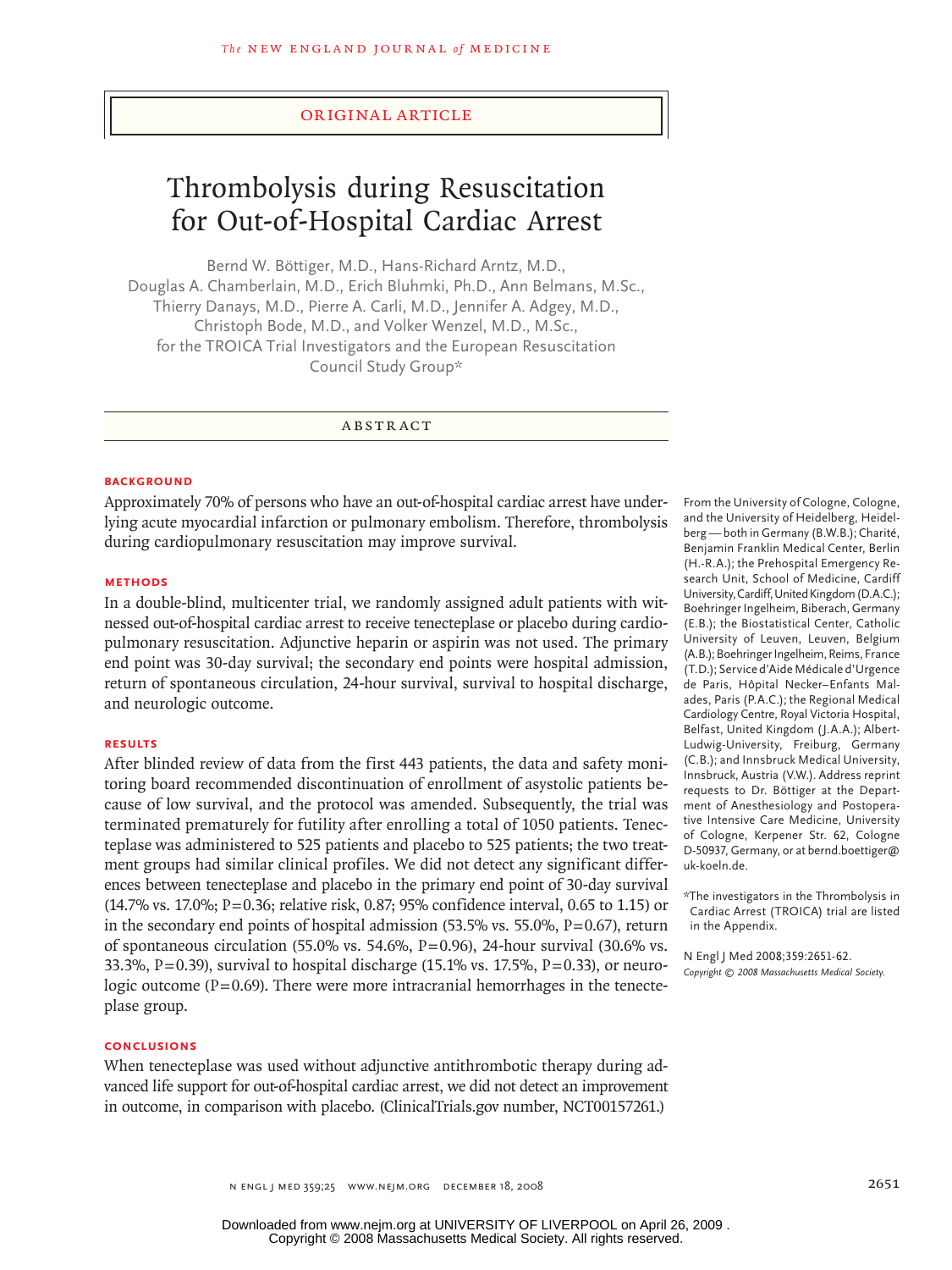UT-OF-HOSPITAL CARDIAC ARREST IS A major public health concern. According to one estimate, 155,000 persons have an outof-hospital cardiac arrest annually in the United States, of whom less than 10% survive.<sup>1</sup> These statistics underscore a need for improvement in cardiopulmonary-resuscitation strategies.

Cardiac arrest is caused by acute myocardial infarction or pulmonary embolism in approximately 70% of out-of-hospital cases,<sup>2,3</sup> and cardiac arrest itself activates systemic coagulation.4 Thrombolytic therapy during cardiopulmonary resuscitation can dissolve intravascular blood clots and has beneficial effects on cerebral microcirculatory reperfusion<sup>5</sup>; it may therefore improve survival<sup>6</sup> and neurologic recovery<sup>7</sup> after cardiac arrest. In a previous randomized, controlled trial, no advantage could be shown for thrombolysis in patients with pulseless electrical activity,<sup>8</sup> but a recent meta-analysis suggested that thrombolysis during cardiopulmonary resuscitation can improve the rate of survival to discharge and neurologic function.9 Although thrombolytic therapy in general is associated with an increased bleeding rate, the data currently available do not indicate that it contributes to an increase in risk when administered during cardiopulmonary resuscitation.<sup>10</sup>

Current cardiopulmonary-resuscitation guidelines state that thrombolytic therapy should be considered in adult patients who have cardiac arrest with pulmonary embolism but that there are insufficient data to make a recommendation for or against the use of thrombolysis in cardiac arrest from other causes.<sup>11,12</sup> We therefore performed a prospective, multicenter trial to determine whether thrombolysis with the use of tenecteplase during cardiopulmonary resuscitation can improve survival in adults with witnessed out-of-hospital arrest of presumed cardiac origin.

## Methods

## **STUDY DESIGN**

We performed this prospective, placebo-controlled, double-blind, randomized trial in 66 emergencymedical-service (EMS) systems in Austria, Belgium, France, Germany, Italy, the Netherlands, Norway, Spain, Sweden, and Switzerland. The study protocol was approved by the institutional review boards of all participating centers. The requirement for informed consent before enrollment was waived in accordance with national legal regulations, ethics standards of local institutional review boards, and guidelines for good clinical practice of the European Agency for the Evaluation of Medicinal Products.<sup>13</sup> Surviving patients, patients' families, or legal representatives were informed about the trial and retrospectively provided written informed consent.

Funding for this trial and the matching study drug and placebo were provided by Boehringer Ingelheim. The sponsor and the executive committee were responsible for the design and conduct of the trial; analysis of the data was performed by two of the academic authors. The academic authors vouch for the integrity and completeness of the data and analyses.

## **STUDY PATIENTS**

Patients eligible for inclusion in the study were adults with witnessed out-of-hospital cardiac arrest of presumed cardiac origin and with initiation of basic or advanced life support within 10 minutes after collapse. The exclusion criteria were suspected noncardiac cause of the arrest, known internal bleeding, neurologic impairment, coagulation disorders, pregnancy, participation in any other clinical study, hypersensitivity to the study medication, institutionalization of the patient, or any other condition that the investigator believed would place the patient at increased risk if included in the trial. Treatment with open-label thrombolytic therapy rather than randomization into the trial was permitted for cases in which pulmonary embolism was suspected to be the cause of the cardiac arrest.

## **STUDY PROCEDURES**

On receipt of an emergency call for suspected cardiac arrest, the EMS dispatching center dispatched a mobile intensive care unit (ICU) (an EMS vehicle equipped with advanced cardiac life-support capability) to the scene. All mobile-ICU personnel participating in this trial had been trained in the conduct of the study protocol. On arrival, staff of the mobile ICU determined whether basic life support was being performed and initiated advanced cardiac life-support measures. At the same time, one member of the team evaluated the patient for eligibility for the trial.

If the selection criteria were met, patients presenting with asystole or pulseless electrical activity as the initial electrocardiographic rhythm underwent randomization immediately after in-

Copyright © 2008 Massachusetts Medical Society. All rights reserved. Downloaded from www.nejm.org at UNIVERSITY OF LIVERPOOL on April 26, 2009 .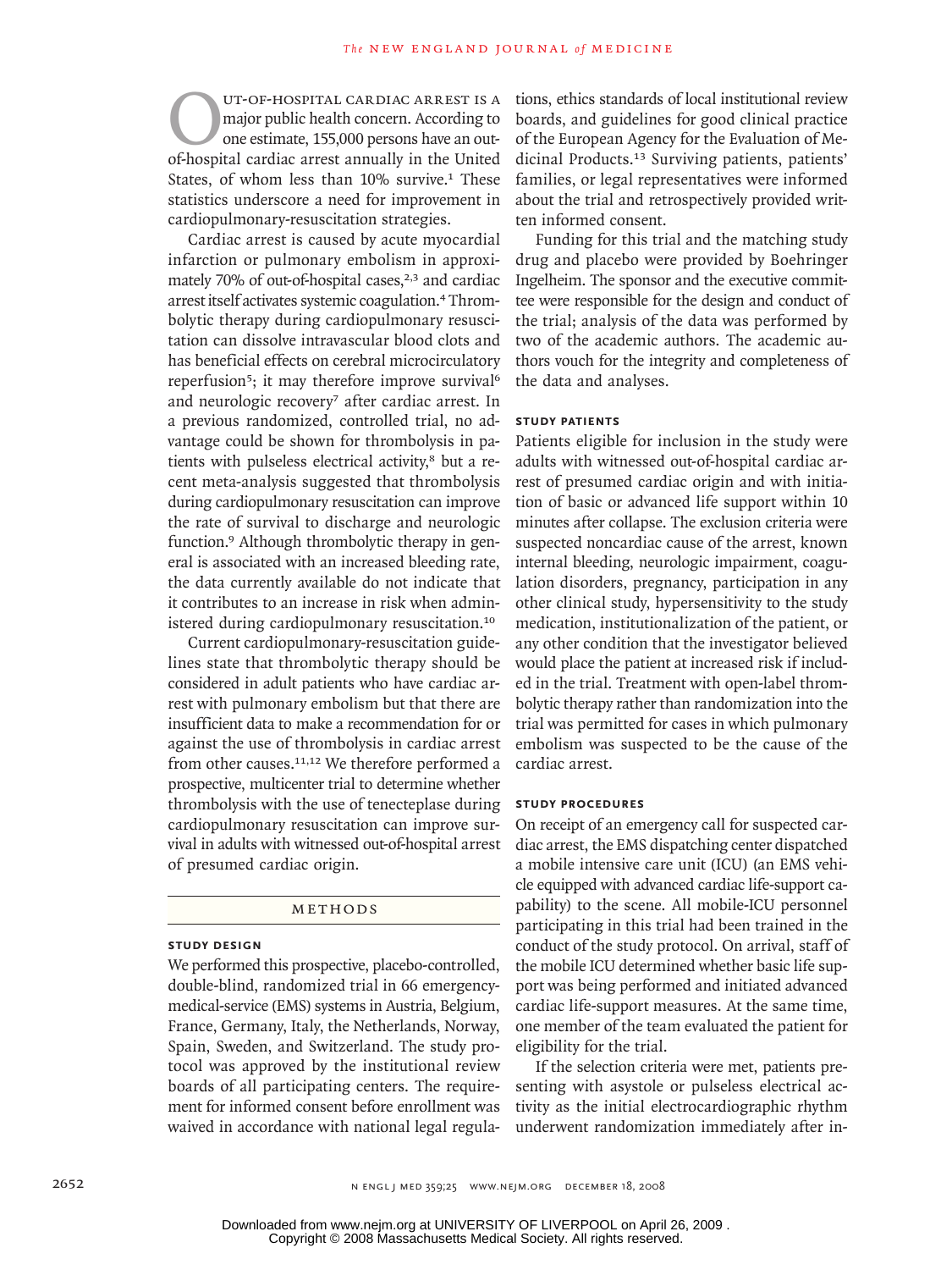| Table 1. Baseline Characteristics of the Patients.* |                                          |                              |         |  |
|-----------------------------------------------------|------------------------------------------|------------------------------|---------|--|
| Characteristic                                      | <b>Tenecteplase Group</b><br>$(N = 525)$ | Placebo Group<br>$(N = 525)$ | P Value |  |
| $Age - yr$                                          | $64.9 + 13.2$                            | $64.7 + 13.7$                | 0.82    |  |
| Body-mass index <sup>+</sup>                        | $27.3 + 4.2$                             | $27.1 + 4.3$                 | 0.30    |  |
|                                                     | no./total no. (%)                        |                              |         |  |
| Female sex                                          | 108/518 (20.8)                           | 110/514 (21.4)               | 0.89    |  |
| Racet                                               |                                          |                              | 0.25    |  |
| White                                               | 490/501 (97.8)                           | 480/498 (96.4)               |         |  |
| Other                                               | 11/501(2.2)                              | 18/498(3.6)                  |         |  |
| Medical history                                     |                                          |                              |         |  |
| Current or former smoker                            | 249/360 (69.2)                           | 238/352 (67.6)               | 0.72    |  |
| Hypertension                                        | 250/484 (51.7)                           | 218/477 (45.7)               | 0.08    |  |
| Acute coronary syndrome                             | 179/481 (37.2)                           | 169/483 (35.0)               | 0.51    |  |
| Hyperlipidemia                                      | 133/479 (27.8)                           | 112/466 (24.0)               | 0.22    |  |
| <b>Diabetes</b>                                     | 109/482 (22.6)                           | 96/477 (20.1)                | 0.39    |  |
| Heart failure                                       | 90/479 (18.8)                            | 102/479 (21.3)               | 0.38    |  |
| Respiratory disorder                                | 85/480 (17.7)                            | 84/476 (17.6)                | >0.99   |  |
| Arrhythmias                                         | 82/475 (17.3)                            | 93/475 (19.6)                | 0.40    |  |
| Neurologic disorder                                 | 55/479 (11.5)                            | 68/474 (14.3)                | 0.22    |  |
| Long-term medication                                |                                          |                              |         |  |
| Angiotensin-converting-enzyme inhibitor             | 156/454 (34.4)                           | 138/440 (31.4)               | 0.38    |  |
| Aspirin                                             | 135/455 (29.7)                           | 132/446 (29.6)               | >0.99   |  |
| Beta-blocker                                        | 129/452 (28.5)                           | 121/440 (27.5)               | 0.79    |  |
| <b>Statin</b>                                       | 108/454 (23.8)                           | 86/440 (19.5)                | 0.14    |  |
| Calcium-channel blocker                             | 59/450 (13.1)                            | 62/437 (14.2)                | 0.71    |  |
| Coumarin or warfarin                                | 46/450 (10.2)                            | 43/441 (9.8)                 | 0.90    |  |
| Antiarrhythmic drug                                 | 39/450 (8.7)                             | 38/442 (8.6)                 | >0.99   |  |
| Clopidogrel or ticlopidine                          | 27/450 (6.0)                             | 15/441(3.4)                  | 0.10    |  |

\* Plus–minus values are means ±SD.

† The body-mass index is the weight in kilograms divided by the square of the height in meters.

‡ Race was determined by the investigators.

travenous cannulation. Patients with ventricular fibrillation or pulseless ventricular tachycardia underwent randomization if up to three initial defibrillation attempts failed to achieve the return of spontaneous circulation. The treatment assignments of study drugs were randomly generated and stratified according to individual mobile ICU in blocks of four to ensure proper randomization at any time.

When a patient underwent randomization, either tenecteplase, dosed according to estimated body weight (30 mg for patients weighing less than 60 kg, 35 mg for patients weighing between was not allowed during cardiopulmonary resus-

60 kg and 69 kg, 40 mg for patients weighing between 70 kg and 79 kg, 45 mg for patients weighing beween 80 kg and 89 kg, and 50 mg for patients weighing 90 kg or more), or matching placebo (Boehringer Ingelheim) was injected intravenously during ongoing cardiopulmonary resuscitation by the mobile ICU team. If required, cardiopulmonary resuscitation according to international guidelines<sup>14</sup> was continued for at least 30 minutes after administration of the study drug. Subsequent care, including transport to the hospital, followed standard EMS practice. Heparin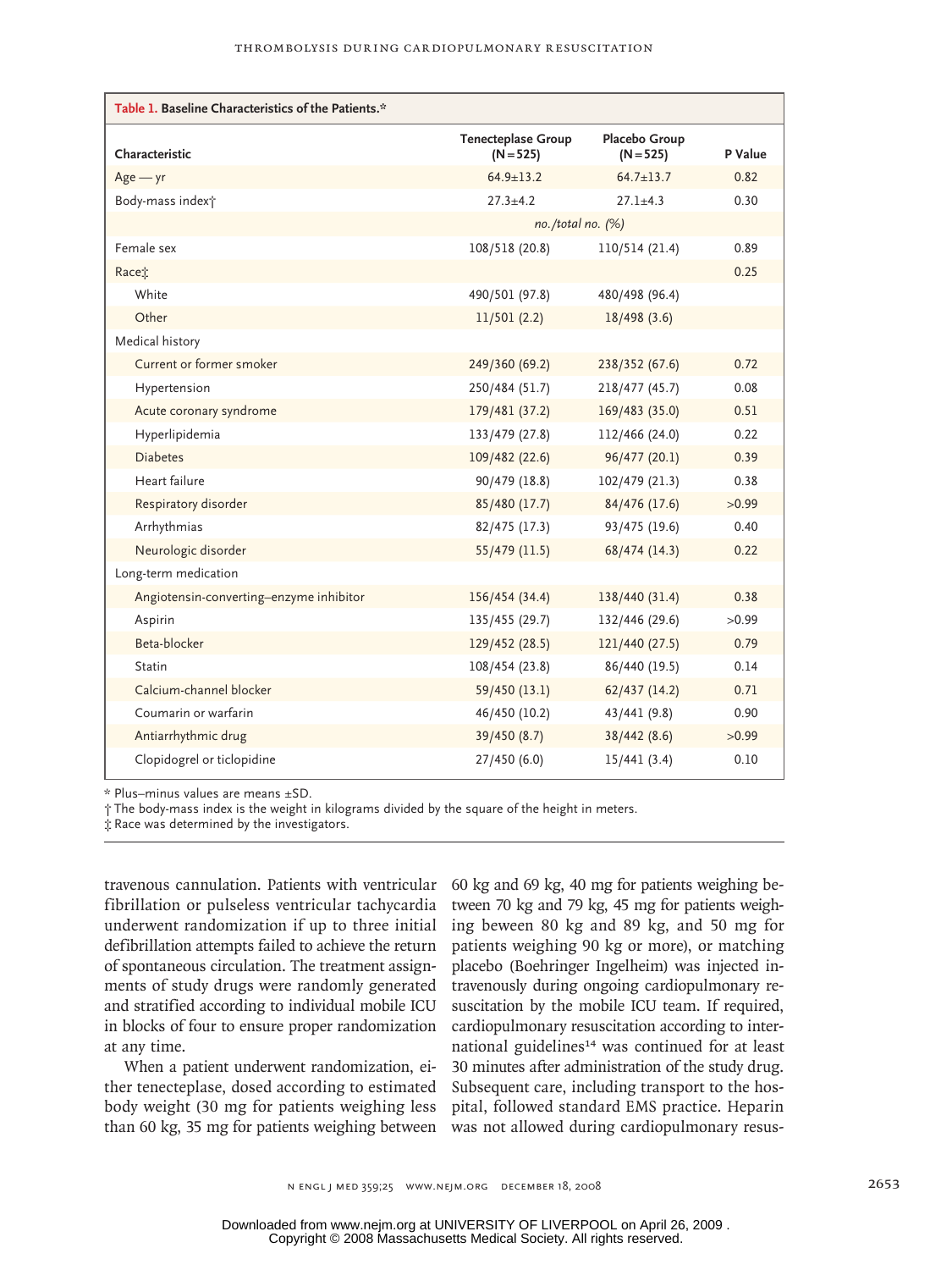| Table 2. Number of Minutes from Collapse to Event and from Randomization to Event.* |                 |                                                |                           |                                                |      |  |
|-------------------------------------------------------------------------------------|-----------------|------------------------------------------------|---------------------------|------------------------------------------------|------|--|
| Interval                                                                            |                 | Tenecteplase Group (N = 525)                   | Placebo Group $(N = 525)$ | P Value                                        |      |  |
| From collapse to:                                                                   | no. of patients | median no. of minutes<br>(interquartile range) | no. of patients           | median no. of minutes<br>(interquartile range) |      |  |
|                                                                                     |                 |                                                |                           |                                                |      |  |
| Emergency call                                                                      | 357             | $1(0-3)$                                       | 369                       | $1(0-3)$                                       | 0.92 |  |
| Basic-life-support CPR                                                              | 385             | $2(0-7)$                                       | 365                       | $2(0-5)$                                       | 0.39 |  |
| Dispatch of EMS unit                                                                | 385             | $3(2-5)$                                       | 398                       | $3(2-6)$                                       | 0.70 |  |
| Arrival of EMS unit                                                                 | 450             | $9(6-12)$                                      | 455                       | $9(6-12)$                                      | 0.49 |  |
| Advanced-life-support CPR                                                           | 507             | $9(6-13)$                                      | 510                       | $9(6-12)$                                      | 0.86 |  |
| First defibrillation attempt                                                        | 346             | $12(8-16)$                                     | 353                       | $11(8-16)$                                     | 0.67 |  |
| Intubation of the trachea                                                           | 492             | $13(9-17)$                                     | 495                       | $13(9-17)$                                     | 0.79 |  |
| Intravenous access                                                                  | 481             | $14(10-18)$                                    | 483                       | $14(10-18)$                                    | 0.82 |  |
| First vasopressor injection                                                         | 484             | $14(10-18)$                                    | 496                       | $14(10-18)$                                    | 0.55 |  |
| Randomization                                                                       | 513             | $16(12-20)$                                    | 512                       | $17(11-21)$                                    | 0.55 |  |
| Administration of study drug                                                        | 483             | $18(14-23)$                                    | 485                       | $18(13-23)$                                    | 0.94 |  |
| From randomization to:                                                              |                 |                                                |                           |                                                |      |  |
| Return of spontaneous circulation                                                   | 259             | $8(4-14)$                                      | 246                       | $10(5-15)$                                     | 0.18 |  |
| Hospital admission                                                                  | 274             | $36(25-53)$                                    | 279                       | $35(25-50)$                                    | 0.22 |  |

\* CPR denotes cardiopulmonary resuscitation, and EMS emergency medical services.

citation, and its use was discouraged until hospital admission, unless it was considered mandatory for further treatment. For patients undergoing percutaneous coronary intervention within 12 hours after randomization, glycoprotein IIb/IIIa antagonists were not permitted; the use of clopidogrel or ticlopidine and aspirin was discouraged unless they were considered mandatory.

### **STUDY END POINTS**

All trial data were documented according to the Utstein style.15 The primary end point was 30-day survival; the secondary end points were hospital admission, return of spontaneous circulation, 24 hour survival, survival to hospital discharge, and neurologic outcome of surviving patients.16 Neurologic outcome was categorized according to cerebral performance category, with level 1 indicating good cerebral performance and level 5 indicating brain death.17 The safety end points were symptomatic intracranial hemorrhage or major bleeding complications that were considered life-threatening or fatal or that led to hemodynamic compromise requiring intervention. Safety assessments included all complications occurring until hospital discharge or day 30, whichever came first.

The original trial data were reviewed during the

study by an independent data and safety monitoring board. Planned data reviews by the data and safety monitoring board were to take place after approximately 50, 100, 200, 400, and 800 patients had been recruited. However, no formal statistical assessments of efficacy, safety, or futility were planned in advance and no a priori criteria were formulated for amending the design or stopping the trial prematurely. Instead, the decisions of the data and safety monitoring board, including decisions to obtain specific interim analyses, were based on review of the observed data. During the trial, the data and safety monitoring board did not reveal any of the results to the investigators.

## **STATISTICAL ANALYSIS**

On the basis of a multicenter trial in patients with cardiac arrest,<sup>18</sup> it was estimated that 30-day survival in the placebo group would be about 10%. It was calculated that 1000 patients would be needed for the trial, on the assumption of a drug-related improvement in outcome of 7 percentage points (the assumed risk difference), a significance level of 0.05 (for a two-tailed analysis), and a power of approximately 90%. Trial recruitment began on January 24, 2004.

A blinded review of the data by the data and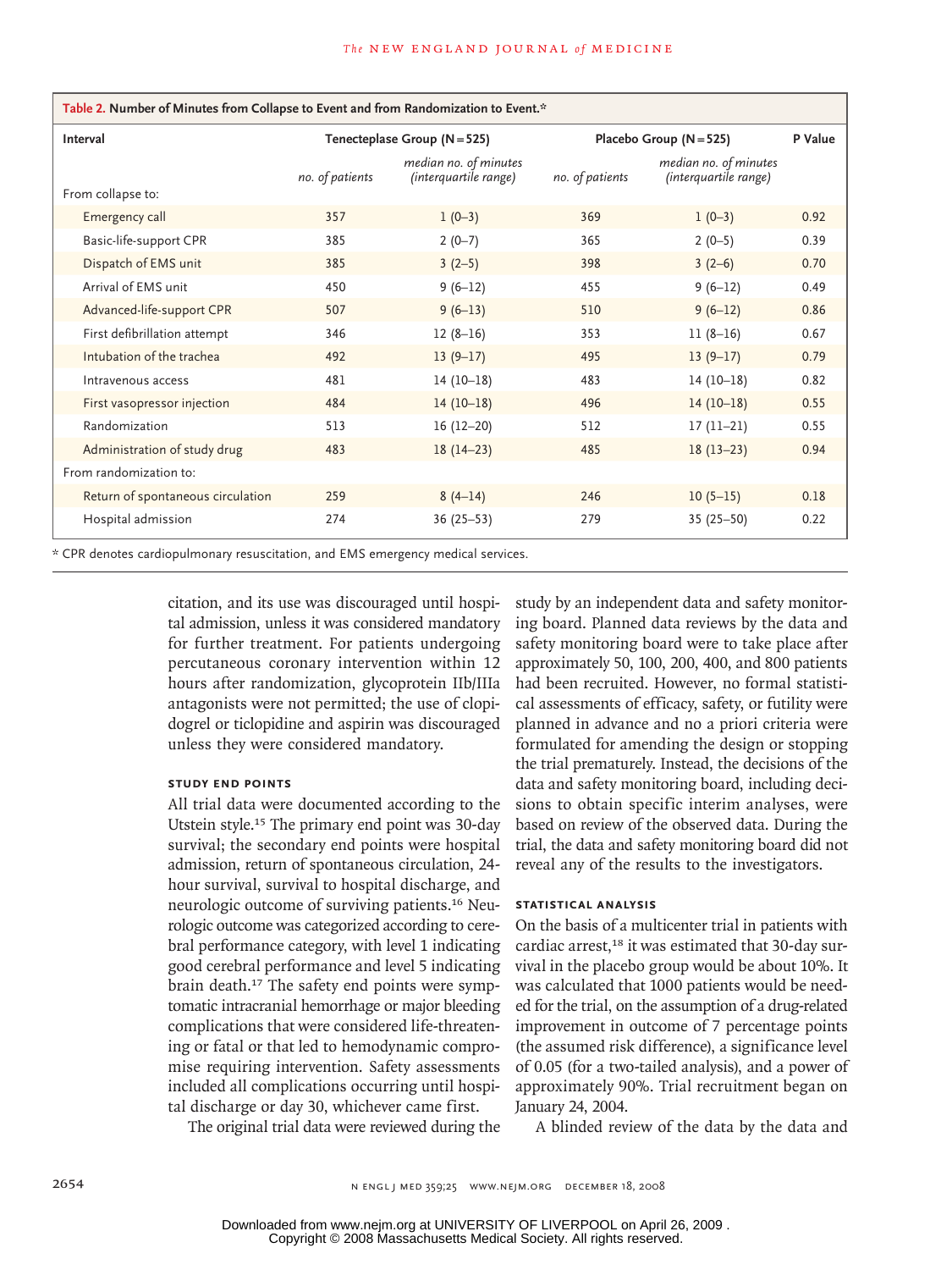| Table 3. Circumstances of Cardiac Arrest and Patient Treatment.*                 |                                          |                              |         |
|----------------------------------------------------------------------------------|------------------------------------------|------------------------------|---------|
| Variable                                                                         | <b>Tenecteplase Group</b><br>$(N = 525)$ | Placebo Group<br>$(N = 525)$ | P Value |
|                                                                                  | no. /total no. (%)                       |                              |         |
| Presumed cause of cardiac arrest                                                 |                                          |                              | < 0.01  |
| Acute myocardial infarction                                                      | 377/504 (74.8)                           | 343/501 (68.5)               |         |
| Primary arrhythmia                                                               | 65/504 (12.9)                            | 82/501 (16.4)                |         |
| Pulmonary embolism                                                               | 30/504 (6.0)                             | 55/501 (11.0)                |         |
| Other cardiac cause                                                              | 32/504(6.3)                              | 21/501(4.2)                  |         |
| Initial electrocardiographic rhythm                                              |                                          |                              | 0.79    |
| Ventricular fibrillation                                                         | 283/516 (54.8)                           | 272/514 (52.9)               |         |
| Pulseless electrical activity                                                    | 112/516 (21.7)                           | 125/514 (24.3)               |         |
| Pulseless ventricular tachycardia                                                | 8/516(1.6)                               | 7/514(1.4)                   |         |
| Asystole                                                                         | 113/516 (21.9)                           | 110/514 (21.4)               |         |
| Basic-life-support CPR performed before arrival<br>of advanced-life-support team |                                          |                              | 0.09    |
| None                                                                             | 115/517 (22.2)                           | 144/514 (28.0)               |         |
| By relatives or bystanders                                                       | 157/517 (30.4)                           | 150/514 (29.2)               |         |
| By professional rescuers                                                         | 245/517 (47.4)                           | 220/514 (42.8)               |         |
| Arrest witnessed by EMS personnel                                                | 100/517 (19.3)                           | 85/512 (16.6)                | 0.29    |
| Defibrillation administered by first responders                                  | 116/516 (22.5)                           | 123/514 (23.9)               | 0.63    |
| Drugs given during or after CPR in the out-of-hospital setting                   |                                          |                              |         |
| Epinephrine (adrenaline)                                                         | 498/516 (96.5)                           | 501/514 (97.5)               | 0.47    |
| Atropine                                                                         | 257/517 (49.7)                           | 244/514 (47.5)               | 0.51    |
| Amiodarone                                                                       | 190/517 (36.8)                           | 201/514 (39.1)               | 0.48    |
| Sodium bicarbonate                                                               | 205/517 (39.7)                           | 181/514 (35.2)               | 0.16    |
| Lidocaine                                                                        | 41/517(7.9)                              | 51/514(9.9)                  | 0.31    |
| Aspirin                                                                          | 45/517(8.7)                              | 44/514(8.6)                  | >0.99   |
| Vasopressin                                                                      | 31/517(6.0)                              | 35/514(6.8)                  | 0.69    |
| Heparin                                                                          | 26/517(5.0)                              | 33/514(6.4)                  | 0.41    |
| Postresuscitation interventions                                                  |                                          |                              |         |
| Percutaneous coronary intervention                                               | 62/269 (23.0)                            | 74/252 (29.4)                | 0.12    |
| Coronary-artery bypass grafting                                                  | 6/242(2.5)                               | 4/234(1.7)                   | 0.79    |

\* CPR denotes cardiopulmonary resuscitation, and EMS emergency medical services.

safety monitoring board considered the results survival rate in the placebo group. The significance from the first 443 enrolled patients, with 30-day survival data available for 300 patients, on December 21, 2004. On the basis of this review, an ad hoc recommendation was made to discontinue enrollment of asystolic patients because of an extremely low 30-day survival rate in this subgroup (1 of 103). The study protocol was then amended accordingly. The number of patients to be enrolled was increased to 1300 to maintain the power of and a total of 1014 patients had undergone ran-

level was reduced to 0.045, because a non-negligible alpha penalty of 0.005 was deemed reasonable.

the study after an increase of 15% in the expected domization), futility analyses performed on March Subsequently, on observing nearly identical survival rates in the two treatment groups, the data and safety monitoring board requested that a formal futility analysis be performed. With the use of data from 653 patients who were evaluated (after 209 patients with asystole had been excluded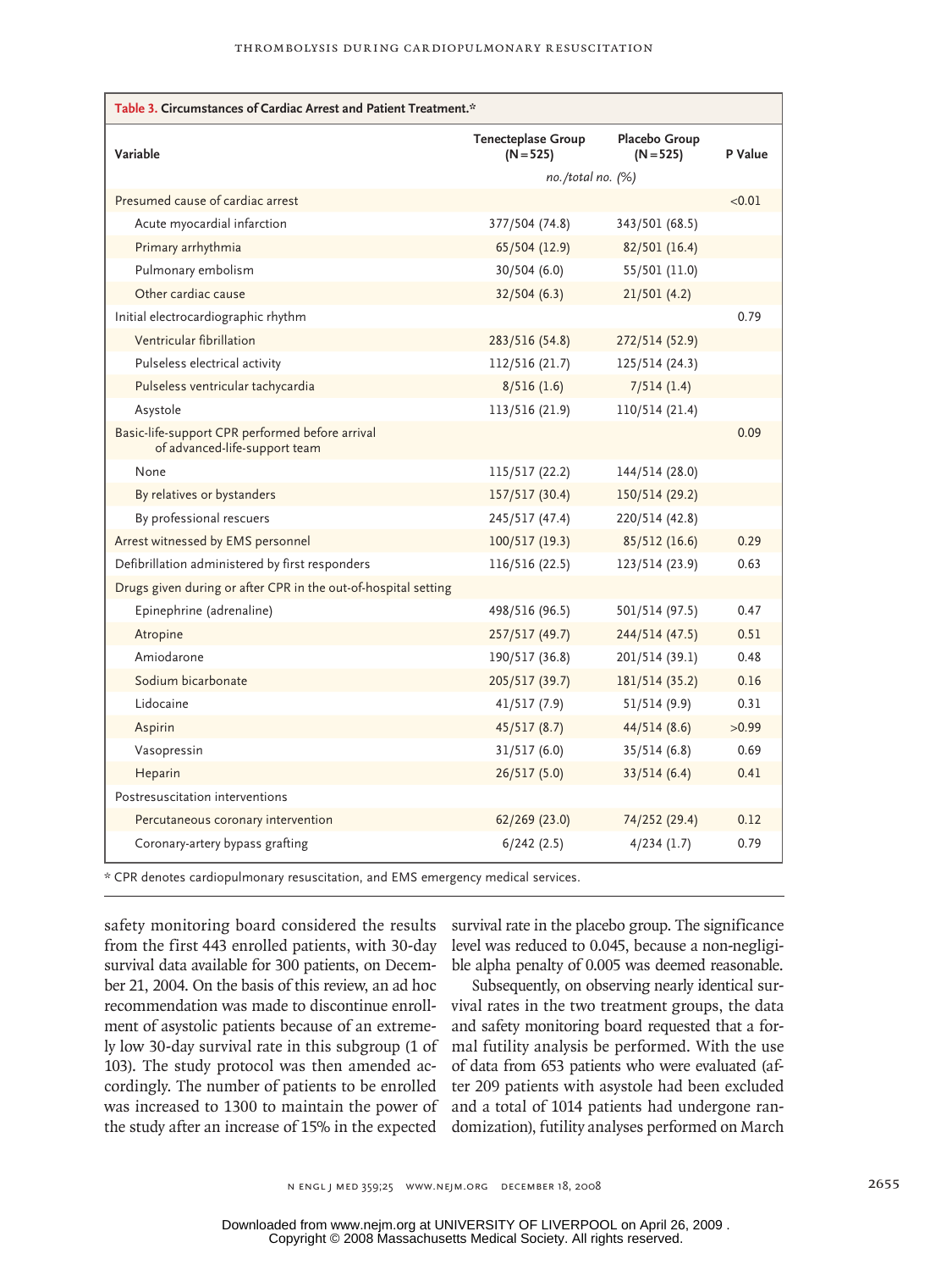| Table 4. Outcomes.                  |                                          |                              |                                  |         |  |  |
|-------------------------------------|------------------------------------------|------------------------------|----------------------------------|---------|--|--|
| Outcome                             | <b>Tenecteplase Group</b><br>$(N = 525)$ | Placebo Group<br>$(N = 525)$ | <b>Relative Risk</b><br>(95% CI) | P Value |  |  |
|                                     | no./total no. (%)                        |                              |                                  |         |  |  |
| Primary end point                   |                                          |                              |                                  |         |  |  |
| 30-Day survival                     | 77/525 (14.7)                            | 89/525 (17.0)                | $0.87(0.65 - 1.15)$              | 0.36    |  |  |
| Secondary end points                |                                          |                              |                                  |         |  |  |
| Return of spontaneous circulation   | 283/515 (55.0)                           | 279/511 (54.6)               | $1.01(0.90 - 1.13)$              | 0.96    |  |  |
| Hospital admission                  | 281/525 (53.5)                           | 289/525 (55.0)               | $0.97(0.87 - 1.09)$              | 0.67    |  |  |
| 24-Hr survival                      | 158/517 (30.6)                           | 171/514 (33.3)               | $0.92(0.77 - 1.10)$              | 0.39    |  |  |
| Survival to hospital discharge      | 78/517 (15.1)                            | 90/514 (17.5)                | $0.86$ (0.65 -1.14)              | 0.33    |  |  |
| Neurologic outcome*                 |                                          |                              |                                  | 0.69    |  |  |
| Good cerebral performance           | 41/86 (47.7)                             | 45/96 (46.9)                 | $1.02(0.75 - 1.38)$              |         |  |  |
| Moderate cerebral disability        | 13/86(15.1)                              | 9/96(9.4)                    | $1.12(0.88 - 1.42)$              |         |  |  |
| Severe cerebral disability          | 10/86 (11.6)                             | 16/96 (16.7)                 | $1.02(0.86 - 1.21)$              |         |  |  |
| Coma                                | 14/86(16.3)                              | 18/96 (18.8)                 | $0.99(0.90 - 1.08)$              |         |  |  |
| Brain death                         | 8/86(9.3)                                | 8/96(8.3)                    | 1.00                             |         |  |  |
| Safety end points                   |                                          |                              |                                  |         |  |  |
| Symptomatic intracranial hemorrhage | 4/518(0.8)                               | 0/514                        | 8.93 (0.48-165.45)               | 0.13    |  |  |
| Any intracranial hemorrhage         | 14/518(2.7)                              | 2/514(0.4)                   | $6.95(1.59-30.41)$               | 0.006   |  |  |
| Major nonintracranial hemorrhage    | 40/517(7.7)                              | 33/514(6.4)                  | $1.21(0.77-1.88)$                | 0.48    |  |  |
| Ischemic stroke                     | 4/518(0.8)                               | 3/514(0.6)                   | $1.32(0.30 - 5.88)$              | 1.00    |  |  |

\* Neurologic outcome is measured by cerebral performance category; categories range from 1 to 5, with 1 indicating good cerebral performance and 5 indicating brain death. The relative risks and associated 95% confidence intervals (CIs) are based on cumulative rates.

> 20, 2006, yielded conditional power for a successful completion of the study of less than 1%. The data and safety monitoring board therefore recommended suspension of the trial on March 23, 2006, and the executive committee immediately directed all investigators to stop enrolling patients. At a final meeting on July 4, 2006, on the basis of the results for all 1050 patients who had undergone randomization, the data and safety monitoring board recommended that the trial be stopped. The final decision by the executive committee to follow the recommendation of the data and safety monitoring board was made on July 15, 2006.

> Baseline characteristics are reported as means ±SD, medians with interquartile ranges, or percentages, as appropriate. Analysis of the primary end point was performed with the log-rank test. All secondary end points were analyzed with a continuity-corrected chi-square test. Nine prespecified subgroup analyses<sup>16</sup> and one post hoc subgroup analysis were performed. Missing end-point

data were imputed according to a worst-case scenario. All analyses were performed with the use of SAS software, version 8.02.

#### Results

## **PATIENT CHARACTERISTICS**

From January 24, 2004, to March 23, 2006, a total of 1050 patients were enrolled in the trial. Of these, 525 were assigned to tenecteplase and 525 to placebo. Fifty-eight patients (29 assigned to tenecteplase and 29 assigned to placebo) did not receive the study drug; in 33 of these 58 patients (18 assigned to receive tenecteplase and 15 assigned to receive placebo), the return of spontaneous circulation had already occurred; in 19 (8 and 11, respectively), exclusion criteria were detected after randomization; and in 6 (3 and 3, respectively), the study drug was not administered for other, miscellaneous reasons.

The two trial groups were similar in almost all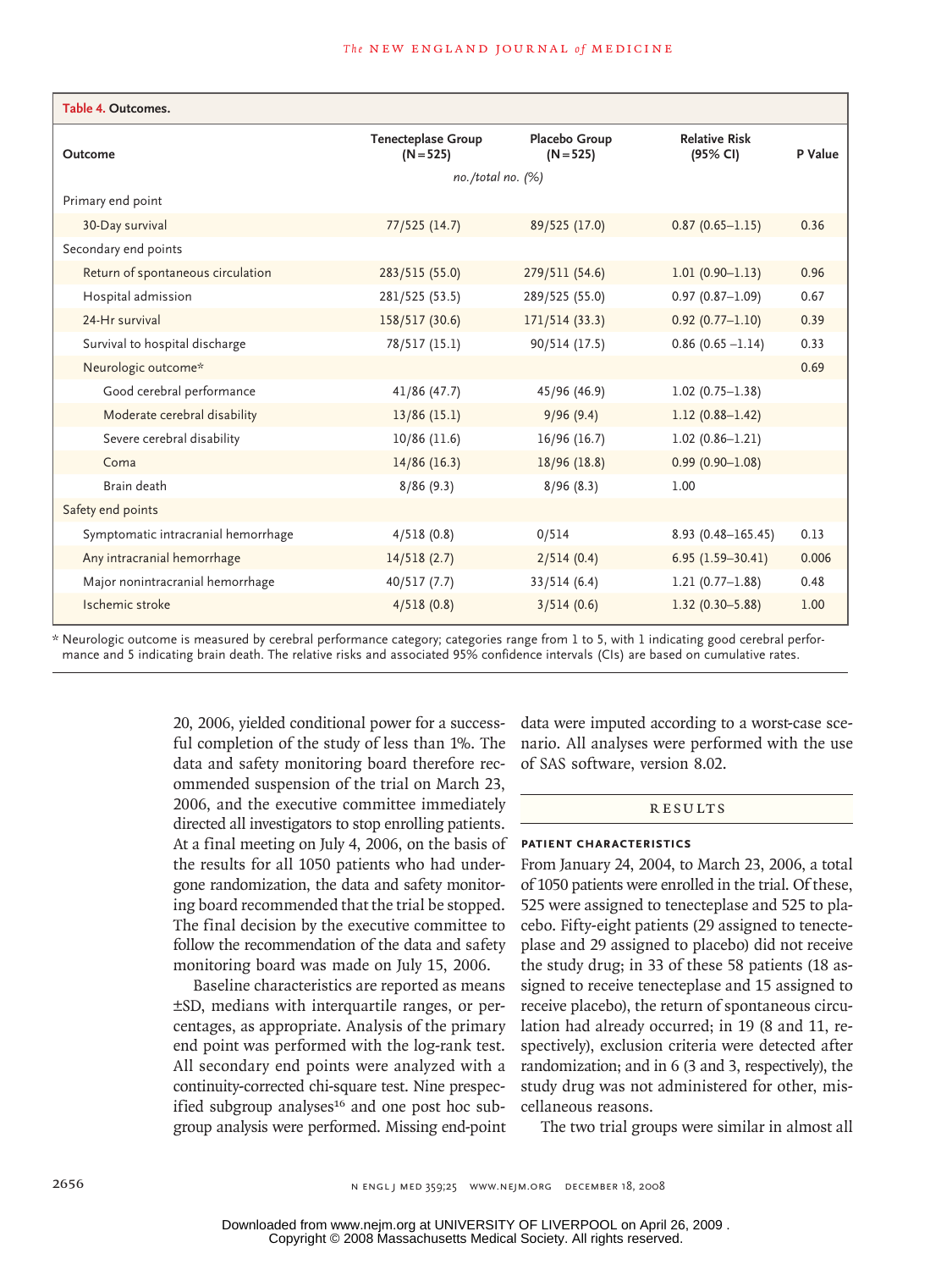respects with regard to clinical profile, event intervals, and concomitant medications before and during cardiopulmonary resuscitation (Tables 1, 2, and 3). The mean age of the patients was 65 years, and 21.1% were women. The median time from collapse to administration of study drug was 18 minutes. Acute myocardial infarction was the assumed cause of cardiac arrest in a larger proportion of the tenecteplase group than of the placebo group; this was the only baseline characteristic for which there was a statistically significant difference between the two treatment groups (Table 3).

## **FOLLOW-UP**

Protocol violations with regard to inclusion or exclusion criteria (mostly violations of timelines) occurred in 86 patients in the tenecteplase group (16.4%) and 74 patients in the placebo group (14.1%, P=0.34). Treatment assignment was unblinded in 33 patients who had received tenecteplase (6.3%) and in 22 who had received placebo  $(4.2\%, P=0.17)$ . Unblinding was generally performed for safety reasons. Sixteen patients who subsequently underwent a percutaneous coronary intervention were believed to need a glycoprotein IIb/IIIa inhibitor, the treating investigator decided to use open-label thrombolytic treatment in 9 patients with prolonged unsuccessful cardiopulmonary resuscitation or suspected pulmonary embolism, 7 patients had bleeding complications, and 23 patients received unblinded treatment for other reasons.

Complete follow-up data were available for 1032 study patients. The relatives of 18 deceased patients were unwilling to give consent for the patients' data to be used. For 11 of these patients, permission to use their 30-day survival status was obtained, and for the remaining 7 patients, the missing primary end point was imputed to be "death." No patient was lost to 30-day follow-up.

## **OUTCOMES**

At 30 days, 77 of 525 patients in the tenecteplase group (14.7%) and 89 of 525 patients in the placebo group (17.0%) were alive (relative risk of survival, 0.87; 95% confidence interval, 0.65 to 1.15;  $P = 0.36$ ). Thus, we did not detect a significant difference between the two treatment groups in the primary end point (Table 4 and Fig. 1). There were also no statistically significant differences in any of the secondary end points, including return of spontaneous circulation, hospital admission, 24-hour survival, survival to hospital discharge, and neu-





At 30 days, there was no significant difference in survival between the and placebo groups (relative risk of survival, 0.87; 9!  $\frac{1}{2}$ dence interval, 0.65 to 1.15; P=0.36). The total number of patients is 1050. email de la composició de la composició de la composició de la composició de la composició de la composició de<br>En la composició de la composició de la composició de la composició de la composició de la composició de la co tenecteplase and placebo groups (relative risk of survival, 0.87; 95% confi-

**SIZE**

rologic outcome (Table 4). Subgroup analysis did **Figure 1** any significant differences between groups in the primary end point, except for those patients who received cardiopulmonary resuscitation from a bystander (Fig. 2).

ARTIST: ts

Intracranial hemorrhage occurred with significantly greater frequency in the tenecteplase group (14 of 518 [2.7%]) than in the placebo group (2 of 514  $[0.4\%]$ , P=0.006). Four patients with intracranial hemorrhage (all in the tenecteplase group) were symptomatic (Table 4)  $(P=0.13)$ .

A separate analysis was performed excluding the 223 patients with asystole who had been included in the trial before the decision of the data and safety monitoring board to stop further enrollment of such patients. The results were similar to those of the primary analysis (see the Supplementary Appendix, available with the full text of this article at www.nejm.org).

## Discussion

We evaluated the potential benefit of thrombolytic therapy during cardiopulmonary resuscitation for out-of-hospital cardiac arrest. There were no significant differences between the tenecteplase and placebo groups in the efficacy end points that we evaluated, including the primary end point of 30-day survival and the secondary end points of return of spontaneous circulation, hospital admis-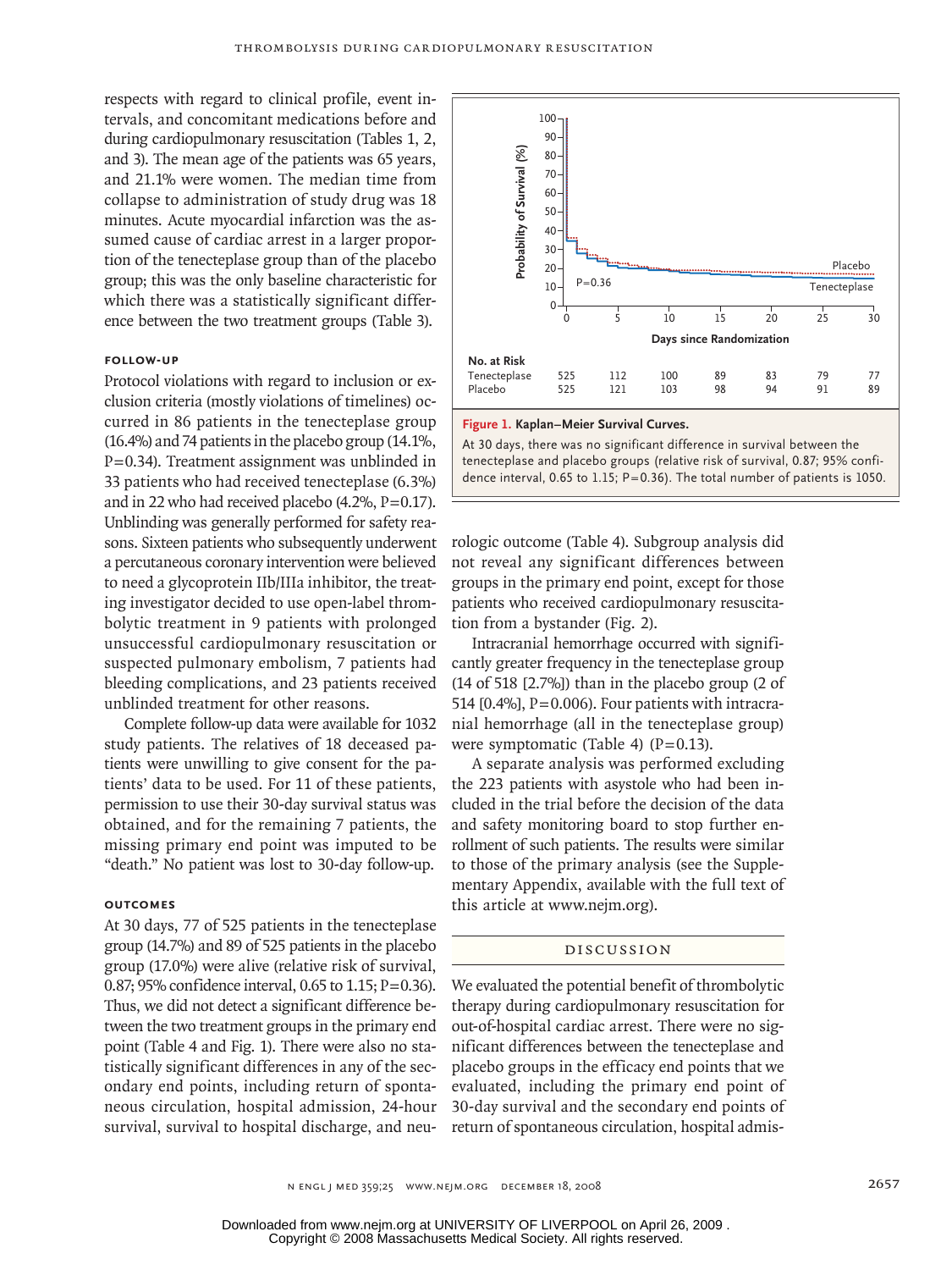#### **The NEW ENGLAND JOURNAL of MEDICINE**

| 30-Day Survival                                               | Tenecteplase   | Placebo<br>no. of events/no. of patients (%) | Relative Risk (95% CI)                                    |                        | P Value | P Value for<br>Interaction |
|---------------------------------------------------------------|----------------|----------------------------------------------|-----------------------------------------------------------|------------------------|---------|----------------------------|
| Age                                                           |                |                                              |                                                           |                        |         | 0.98                       |
| $≤65$ yr                                                      | 51/241 (21.2)  | 59/243 (24.3)                                |                                                           | $0.87(0.63 - 1.21)$    | 0.48    |                            |
| $>65$ yr                                                      | 26/275 (9.5)   | 30/268 (11.2)                                |                                                           | $0.84(0.51 - 1.39)$    | 0.60    |                            |
| Confirmed primary cause<br>of cardiac arrest                  |                |                                              |                                                           |                        |         | 0.15                       |
| Cardiac                                                       | 73/406 (18.0)  | 87/390 (22.3)                                |                                                           | $0.81(0.61 - 1.06)$    | 0.15    |                            |
| Noncardiac                                                    | $3/27$ (11.1)  | 1/31(3.2)                                    |                                                           | 3.44 (0.38-31.20)      | 0.51    |                            |
| Pulmonary embolism                                            | 2/15(13.3)     | 0/22                                         |                                                           | 7.19 (0.37-139.9)      | 0.31    |                            |
| CPR from bystander                                            |                |                                              |                                                           |                        |         | 0.02                       |
| Yes                                                           | 23/157 (14.6)  | 40/150 (26.7)                                |                                                           | $0.55(0.35 - 0.87)$    | 0.01    |                            |
| No                                                            | 53/360 (14.7)  | 49/364 (13.5)                                |                                                           | $1.09(0.76 - 1.57)$    | 0.70    |                            |
| Initial electrocardiographic rhythm                           |                |                                              |                                                           |                        |         | 0.47                       |
| Ventricular tachycardia or<br>fibrillation                    | 65/291 (22.3)  | 79/279 (28.3)                                | o                                                         | $0.79(0.59 - 1.05)$    | 0.12    |                            |
| Nonventricular fibrillation                                   | 10/225(4.4)    | 10/235(4.3)                                  |                                                           | $1.04(0.44 - 2.46)$    | >0.99   |                            |
| CPR from bystander and ventricular<br>fibrillation on arrival |                |                                              |                                                           |                        |         | 0.003                      |
| Yes                                                           | 21/106 (19.8)  | 40/99 (40.4)                                 |                                                           | $0.49(0.31 - 0.77)$    | < 0.01  |                            |
| No                                                            | 54/410 (13.2)  | 49/415 (11.8)                                |                                                           | $1.12(0.78 - 1.60)$    | 0.63    |                            |
| Percutaneous coronary intervention                            |                |                                              |                                                           |                        |         | 0.59                       |
| Yes                                                           | 34/62 (54.8)   | 42/74 (56.8)                                 |                                                           | $0.97(0.72 - 1.31)$    | 0.96    |                            |
| <b>No</b>                                                     | 19/207 (9.2)   | 22/178 (12.4)                                |                                                           | $0.74(0.42 - 1.33)$    | 0.40    |                            |
| Therapeutic hypothermia                                       |                |                                              |                                                           |                        |         | 0.39                       |
| Yes                                                           | 43/92 (46.7)   | 54/96 (56.3)                                 |                                                           | $0.83$ $(0.63 - 1.10)$ | 0.25    |                            |
| No                                                            | 34/426 (8.0)   | 35/418(8.4)                                  |                                                           | $0.95(0.61 - 1.50)$    | 0.94    |                            |
| Blood glucose level at hospital<br>admission                  |                |                                              |                                                           |                        |         | 0.53                       |
| $\leq$ 150 mg/dl                                              | 8/18(44.4)     | 11/27(40.7)                                  |                                                           | $1.09(0.55 - 2.17)$    | >0.99   |                            |
| $>150$ mg/dl                                                  | 65/181 (35.9)  | 73/174 (42.0)                                |                                                           | $0.86(0.66 - 1.11)$    | 0.29    |                            |
| Temperature at hospital<br>admission                          |                |                                              |                                                           |                        |         | 0.16                       |
| $<$ 35 °C                                                     | 9/27(33.3)     | 9/37(24.3)                                   |                                                           | $1.37(0.63 - 2.99)$    | 0.61    |                            |
| 35 to <37.5 °C                                                | 43/104 (41.3)  | 53/103 (51.5)                                |                                                           | $0.80(0.60 - 1.08)$    | 0.19    |                            |
| $\geq$ 37.5 °C                                                | $4/13$ (30.8)  | 6/9(66.7)                                    |                                                           | $0.46(0.18 - 1.18)$    | 0.22    |                            |
| Systolic blood pressure at hospital<br>admission              |                |                                              |                                                           |                        |         | 0.66                       |
| $<$ 90 mm Hg                                                  | $11/60$ (18.3) | $11/44$ (25.0)                               |                                                           | $0.73(0.35 - 1.54)$    | 0.56    |                            |
| 90 to <120 mm Hg                                              | 28/56 (50.0)   | 32/68 (47.1)                                 |                                                           | $1.06(0.74 - 1.53)$    | 0.88    |                            |
| 120 to <150 mm Hg                                             | 22/51(43.1)    | 27/59 (45.8)                                 |                                                           | $0.94(0.62 - 1.43)$    | 0.93    |                            |
| $\geq$ 150 mm Hg                                              | 12/34(35.3)    | 15/30 (50.0)                                 | 0.5<br>1.0<br>1.5<br>2.0                                  | $0.71(0.40 - 1.26)$    | 0.35    |                            |
|                                                               |                |                                              | Placebo<br>Tenecteplase<br><b>Better</b><br><b>Better</b> |                        |         |                            |

## **Figure 2. Subgroup Analyses.**

CPR denotes cardiopulmonary resuscitation. The relative risk of the primary end point is shown for nine prespecified subgroups and one post hoc subgroup (CPR from a bystander and ventricular fibrillation on arrival of the emergency responders). The size of the squares is proportional to the size of the corresponding subgroup.

email de la construction de la construction de la construction de la construction de la construction de la con<br>Linea de la construction de la construction de la construction de la construction de la construction de la con

charge, and neurologic outcome. **AUTHOR, PLEASE NOTE:**

Our trial did not confirm the beneficial effects to be car of thrombolytic therapy during cardiopulmonary resuscitation that were described in several pre- plase, vious reports.<sup>6,19-21</sup> However, the previous studies used in some of the previous studies. were much smaller than the present trial and most

sion, 24-hour survival, survival to hospital dis- were not randomized trials. We enrolled only patients with witnessed arrest that was presumed to be cardiac in origin. In addition, the thrombolytic agent used in the present trial was tenecteplase, whereas either alteplase or streptokinase was

The fact that antithrombin and antiplatelet

 $\overline{\phantom{a}}$ 

**SIZE**

Copyright © 2008 Massachusetts Medical Society. All rights reserved. Downloaded from www.nejm.org at UNIVERSITY OF LIVERPOOL on April 26, 2009 .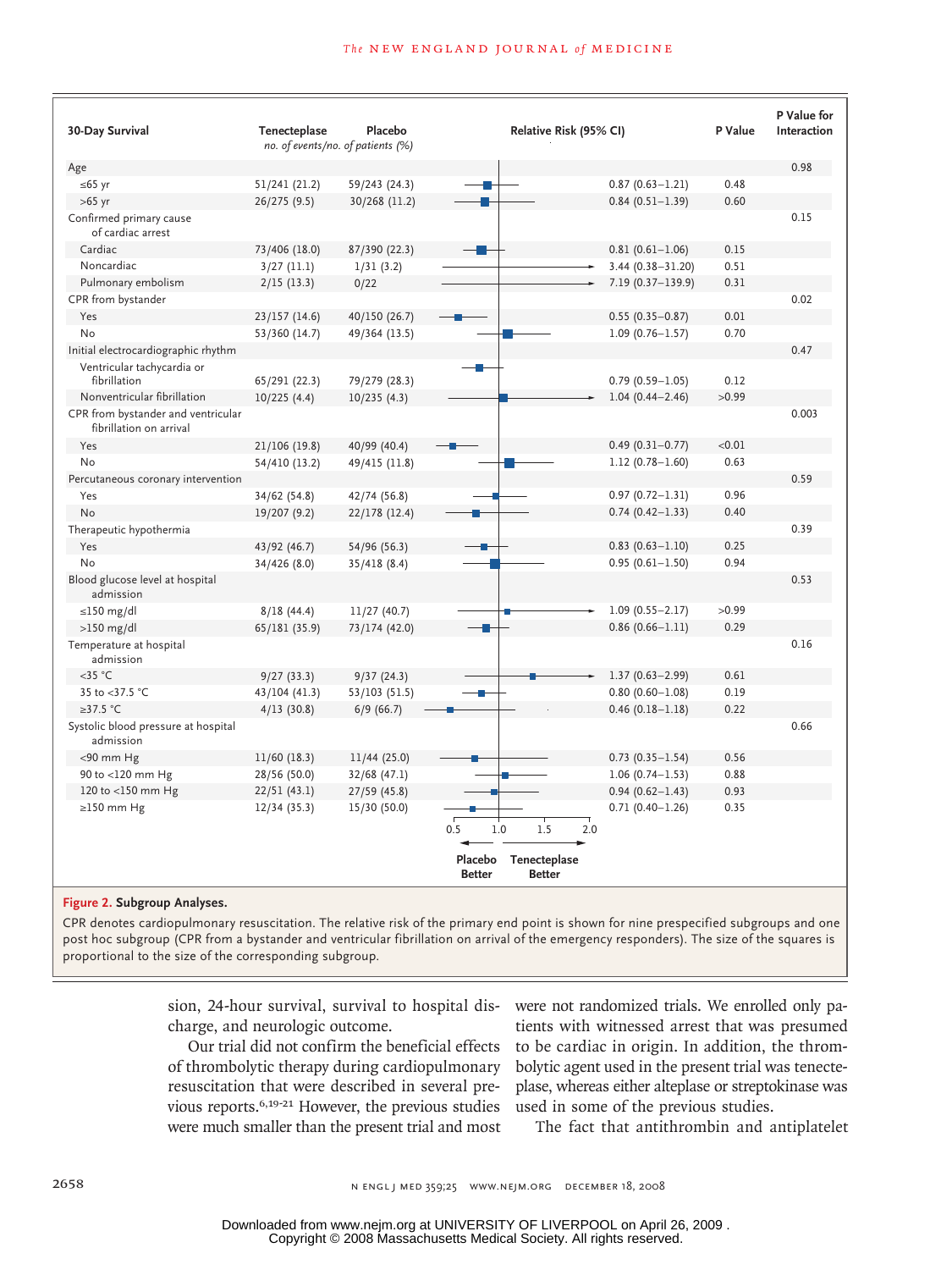agents were not administered during cardiopulmonary resuscitation and before hospital admission may have contributed to the lack of efficacy of tenecteplase in the present trial. Like other thrombolytic agents, tenecteplase increases platelet activation.22 Heparin was administered with the thrombolytic agent in some of the previous studies. In the present study, the use of heparin was discouraged in the prehospital phase, primarily because of the fear of an increased risk of bleeding but also because we believed that the pharmacodynamic profile of tenecteplase made the use of heparin unnecessary. The adjunctive use of aspirin was also considered to be unnecessary. Platelet activation, however, is a key mechanism not only in the genesis of acute coronary syndromes<sup>23</sup> but also during cardiopulmonary resuscitation.24 Activated platelets release von Willebrand factor, various cytokines, and plasminogen-activator inhibitor, all of which may inhibit thrombolysis. Activated platelets also interact with neutrophils and endothelial cells, which may — together with increased concentrations of complement and adhesion molecules in patients with cardiac arrest — exacerbate microcirculatory impairment.5,25,26

In the present study, the interval between collapse and administration of the study drug was much shorter than in many previous reports (18 minutes vs. typically more than 30 minutes). This is in part a consequence of the administration of the thrombolytic agent only by the mobile ICU, without participation of emergency department personnel. Other response intervals were also shorter than in previous reports. The short response intervals may explain the fact that, even though patients with a successful response to initial defibrillation were excluded, our hospital-discharge rate was two to five times as high as that in other studies that focused on patients with cardiac arrest and that had similar inclusion criteria.18-21,27-29 The surprisingly high overall survival rate may have contributed to the inability to demonstrate an additional survival advantage for tenecteplase, since the scope for improvement with any new strategy is limited if existing therapy is unusually successful (a ceiling effect).

Other possible reasons for the lack of efficacy of tenecteplase must also be considered. Although thrombolytic therapy dissolves intravascular thrombi, perfusion of vital organs during cardiopulmonary resuscitation is restricted,<sup>30</sup> which may have hampered the delivery of tenecteplase to blood clots in the coronary arteries. Sustained perfusion pressure may be necessary to induce benefit from thrombolysis, as is suggested by the reduced efficacy of thrombolysis in patients with ST-segment elevation myocardial infarction presenting with severe hypotension or cardiogenic shock.<sup>31</sup>

The risk of intracranial hemorrhage in this study was greater than that expected from the use of thrombolysis after myocardial infarction.32 Information related to possible contraindications to the use of a lytic agent could not be elicited from patients in cardiac arrest. More important, intracranial hemorrhage can cause circulatory arrest. Indeed, the site investigators reported intracranial bleeding as the cause of cardiac arrest in six patients, although such a causal relationship could not be proved with certainty. In fact, two of the six patients with intracranial hemorrhage as the reported cause of arrest did not receive the study drug after they had been randomly assigned to tenecteplase. Finally, since indications for cranial computer scanning were not predefined, a detection bias cannot be ruled out. Skeletal and other injuries are common during cardiopulmonary resuscitation,<sup>33</sup> but an increased risk of nonintracranial bleeding was not observed.

Our findings do not suggest that thrombolytic therapy should be withheld in patients with cardiac arrest if the primary pathologic condition is known to be responsive to such treatment.<sup>10,34</sup> A retrospective analysis showed excellent survival in patients with myocardial infarction who had cardiac arrest and received thrombolytic therapy after the return of spontaneous circulation<sup>35</sup>; thus, a more selective strategy may improve outcome. Since the study protocol permitted open-label thrombolytic therapy in patients with suspected pulmonary embolism as the cause of cardiac arrest, only 37 patients with confirmed pulmonary embolism were enrolled in the randomized trial — a number that was unfortunately too small to permit final conclusions about the value of tenecteplase in this subgroup.

The limitations of the study must be recognized. Prehospital emergency care is a very difficult setting for research. Because of the natural history of cardiac arrest and the limited number of autopsies, it is impossible to confirm the causes and circumstances of the underlying disease in all patients. Although the treatment of patients with cardiac arrest followed international guidelines,<sup>14</sup> which were modified by the use of a trial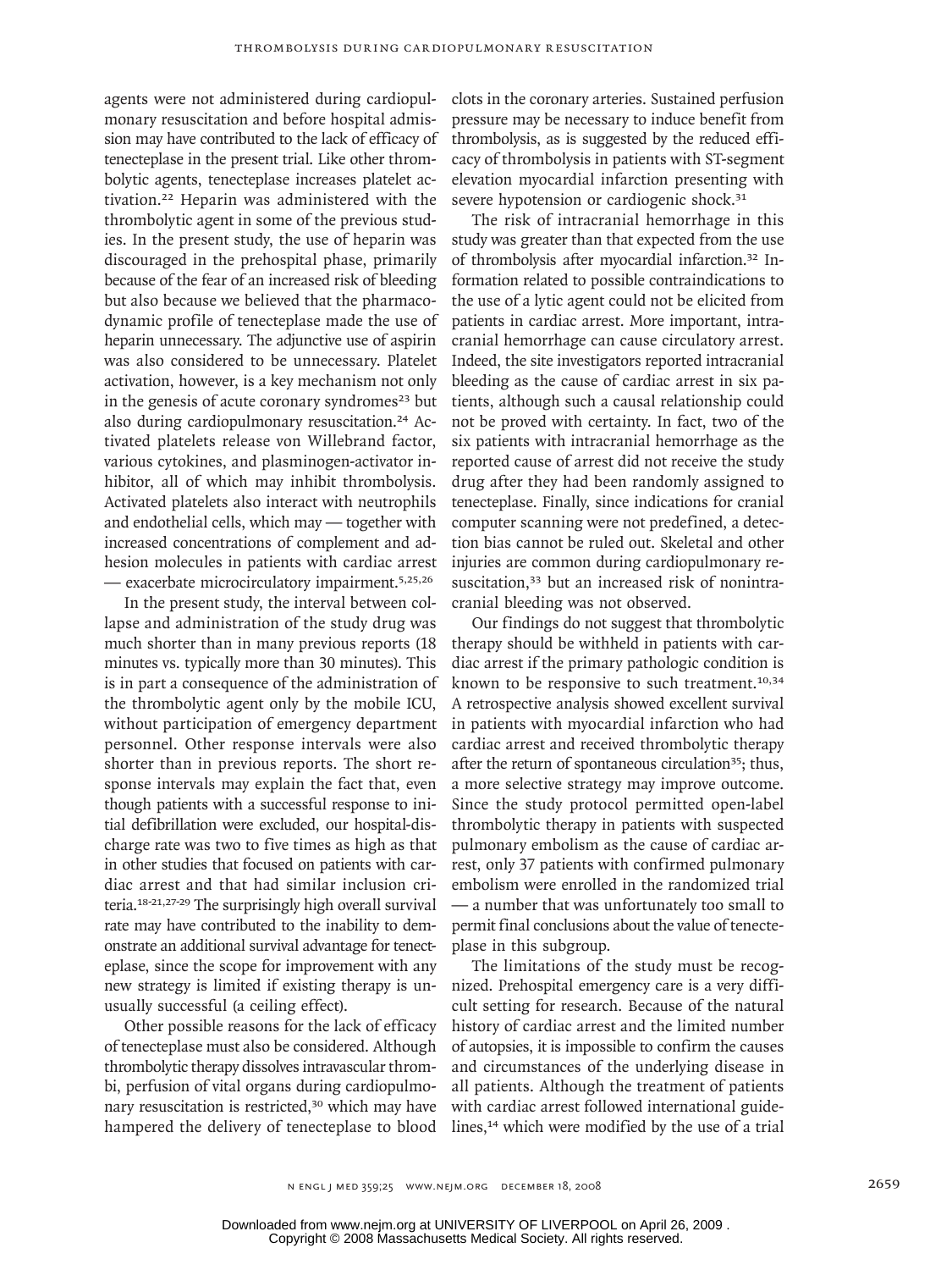medication only, postresuscitation care differs between different hospitals.<sup>36</sup> For practical reasons, the trial did not include a registry of patients with cardiac arrest who could have been included, so any effect on the overall results due to bias in patient selection cannot be completely ruled out.

In conclusion, we did not detect an improvement in outcome when, in comparison with placebo, tenecteplase was used without adjunctive antithrombotic therapy during advanced life support for out-of-hospital cardiac arrest.

Supported in part by Boehringer Ingelheim, Ingelheim, Germany.

Presented in part at the World Congress of Cardiology and the European Society of Cardiology Scientific Meeting, Barcelona, September 2–6, 2006.

Dr. Böttiger reports receiving lecture fees from Boehringer Ingelheim; Dr. Arntz, receiving consulting fees from Boehringer Ingelheim and Bristol-Myers Squibb and lecture fees from Boehringer Ingelheim, Sanofi-Aventis, Bristol-Myers Squibb, and Daiichi Sankyo; Dr. Chamberlain, receiving grant support (expenses only) from the Laerdal Foundation; Dr. Adgey, receiving lecture fees and grant support from Boehringer Ingelheim; Dr. Wenzel, receiving grant support from Boehringer Ingelheim; and Drs. Bluhmki and Danays, being employees of Boehringer Ingelheim. No other potential conflict of interest relevant to this article was reported.

We thank the paramedics, firefighters, emergency medical technicians, physicians, nurses, secretaries, study coordinators, members of the institutional review boards, and students of all participating centers, as well as the patients and their families for their trust.

#### **Appendix**

The following investigators participated in the Thrombolysis in Cardiac Arrest (TROICA) trial (the number of patients enrolled is given in parentheses). **Germany (199):** Charité, Campus Benjamin Franklin, Berlin — H.R. Arntz, J. Breckwoldt, D. Müller; Charité, Campus Rudolf Virchow, Berlin — U. Frei, L. Nibbe; Charité, Campus Humboldt, Berlin — S. Behrens, B. Lehmke; Deutsches Rotes Kreuz Kliniken Westend, Berlin — M. Toursarkissian; Städtische Kliniken, Bielefeld — H.P. Milz, A. Roeper; Knappschafts-Krankenhaus, Dortmund — U. Schniedermeier; Albert-Ludwig-University, Freiburg — C. Bode, T. Schwab; Georg-August University, Göttingen — M. Roessler; Martin-Luther University, Halle/Saale — S. Grond, O. Meyer; Ruprecht-Karls University, Heidelberg — B.W. Böttiger, A. Gries, J. Motsch, F. Spöhr; Friedrich-Schiller-University, Jena — K. Pahlke, J. Reichel, K. Reinhart; University Hospital Schleswig Holstein, Kiel — A. Seidenstücker, R. Simon; Berufsfeuerwehr, Kiel — M. Corzillius; Ruprecht-Karls University, Mannheim — H. Genzwürker, T. Viergutz; Technical University, Munich — M. Blobner, M. Heim; Klinikum Saarbrücken, Saarbrücken — K.H. Altemeyer, K. Flick, H. Krieter, T. Schlechtriemen; Ulm University, Ulm — B. Dirks, F. Weißer. **Belgium (152):** Algemeen Ziekenhuis (AZ) Sint-Jan Autonomische Verzorginginstelling, Brugge — P. Martens; Academisch Ziekenhuis, Vrije Universiteit, Brussels — L. Corne, S. Hachimi-Idrissi; Université Catholique de Louvain, St.-Luc, Brussels — P. Meert; Centre Hospitalier Universitaire (CHU) Saint-Pierre, Brussels — B. Claessens, D. de Longueville, P. Mols; Centre Hospitalier (CH) de Jolimont-Lobbes Hospital, Haine St. Paul-La Louvière — J.M. Jacques; Universitaire Ziekenhuizen, Leuven — D. Desruelles, M. Sabbe; Centre Hospitalier Régional (CHR) de la Citadelle, Liège — M. Vergnion; AZ Groeninge-Campus Maria's Voorzienigheid, Kortrijk — V. van Belleghem; CHU de Tivoli, La Louvière — P. Lefebvre, L. Stamatakis; CHR de Namur, Services Mobiles d'Urgence et de Réanimation (SMUR), Namur — G. Mazairac. **The Netherlands (133):** Regionale Ambulance Voorziening Gelderland Zuid, Nijmegen — P. van Grunsven; Canisius-Wilhelmina Hospital, Nijmegen — B.T.J. Meursing; University Medical Center St. Radboud, Nijmegen — W. Keuper, F. Verheugt; Medisch Centrum Rijnmond Zuid-Locatie Zuider, Rotterdam — T. Bruning; Ambulance Zorg Rotterdam Rijnmond, Rotterdam — P. van Loenen; Erasmus Medical Center, Rotterdam — M. Ent, J.M. Mekel; Sint Franciscus Gasthuis, Rotterdam — P.R. Nierop; Ruwaard van Putten Hospital, Spijkenisse — G.J. van Beek. **Austria (115):** Innsbruck Medical University, Innsbruck — M. Baubin, W. Lederer, M. Moritz, M. Luger, V. Wenzel; Graz Medical University, Graz — G. Brunner, G. Prause, H. Walch, A. Wasler, W. Weihs; Landeskrankenhaus St. Johanns-Spital, Salzburg — F. Chmelizek, S. Edtinger, A. Franz, E. Frauenschuh, E. Miller, T. Michalski; Wilhelminenspital, Vienna — K. Huber; Emergency Medical Services, Vienna — A. Kaff, R. Malzer; Vienna Medical University, Vienna — A. Geppert, N. Riechling, E. Riedmüller, W. Schreiber, H. Herkner, F. Seibert; Krankenhaus der Rudolfstiftung, Vienna — B. Enzelsberger, J. Slany, A. Valentin. **France (110):** Hôpital Jean Minjoz, Besançon — G. Capellier; Hôpital Avicenne, Service d'Aide Médicale d'Urgence (SAMU) 93, Bobigny — F. Lapostolle; Hôpital Henri Mondor, SAMU 94, Créteil — C. Brun-Buisson, A. Margenet-Baudry; Hôpital André Mignot, SAMU 78, Le Chesnay — J.P. Bedos, Y. Lambert; Centre Hospitalier Régional Universitaire, SAMU 59, Lille — P. Goldstein; CH Site de St. Luise, La Rochelle — M. Barboteau; CHU Marc Jacquet, Melun — K. Tazarourte; SAMU de Paris, Hôpital Necker, Paris — A. Cariou, P. Carli; Hôpital Charles Nicolle, SAMU 76, Rouen — H. Eltchaninoff, B. Jardel; Centre Hospitalier Purpan SAMU, Toulouse — S. Charpentier; Centre Hospitalier Général, Voiron — C. Escallier. **Norway (95):** Haukeland Universitetssykehus, Bergen — B. Vikenes; Sykehuset Ostfold, Moss — M. Ostensvig; Ullevål University Hospital, Oslo — L. Wik; Sykehuset Telemark Helseforetak, Skien — N.A. Waagsboe; Sentralsykehuset Rogaland, Stavanger — T.W. Lindner; Sykehuset Vestfold, Tonsberg — J.E. Steen-Hansen. **Italy (86):** Azienda Ospedalieria Ospedali Riuniti, Bergamo — C. Colombi, O. Valoti; Ospedale Maggiore, Rianimazione 118, Bologna — G. Gordini, C. Picoco; Ospedale S.S. Salvatore San Giovanni, Bologna — A. Guidetti; Ospedale Regionale, Servizio 118, Bolzano — M. Brandstaetter, A. Handschuch; Ospedale Sant'Anna, Como — M. Landriscina, S. Rana; Azienda Ospedaliera Universitá San Martino, Genoa — M. Annicchiarico, F. Bermano, P. Panucci; Azienda Ospadaliera di Niguarda Ca'Granda, Milan — G. Fontana, S. Ravasi; Azienda Ospedalierea San Gerardo, Monza — B. Marcora, A. Pesenti; Policlinico San Matteo, Pavia — M. Raimondi, I. Sforzini; Ospedale di Circolo Fandazione Macchi, Varese — S. Cominotti, C. Mare. **Spain (74):** Hospital de Torrecardenas, Almeria — J.C. Martin Rubi; Servicio Provincial 061 Edif. Antiguo, Almeria — F. Rosell Ortiz; Hospital Clinic Provincial, Barcelona — A. Betriu Gibert; Servei Coordinador d'Urgències de Barcelona S.A. 061, Barcelona — F. García Alfranca; Hospital Clínico Universitad Lozano, Blesa — E. Civeira Murillo; Servicio Provincial 061, Cordoba — C. Chacon Manzano; Hospital Universitario Reina Sofia, Cordoba — N. Martin Montes; Servicio Provincial 061, Granada — C. Martin Castro; Hospital Virgen de las Nieves, Granada — A. Reina Toral; Servicio de Asistencia Municipal y Rescate, Madrid — E. Corral Torres; Summa, Madrid — J.C. Elvira Garcia; Hospital Clinico Universitario San Carlos, Madrid — C. Macaya Miguel; Servicio Provincial 061, Malaga — C. Diaz Carballo; Hospital Clinico Universitario Virgen de la Victoria, Malaga — A. Garcia Alcantara; Servicio Provincial 061, Seville — J. Sanchez Marin; Hospital Nuestra Senora de Valme, Seville — A. Lesmes Serrano; University Hospital La Fe, Valencia — M. Ruano Marco; Compiejo Hospitalario/Meixoeiro, Vigo — A. Iniguez Romo; 061 Galicia, Vigo — F. Munoz Agius; 061 de Aragon, Zaragoza — N. Rivera. **Sweden (71):** Länssjukhuset, Gävle-Sandviken — L. Svennberg; Sahlgren-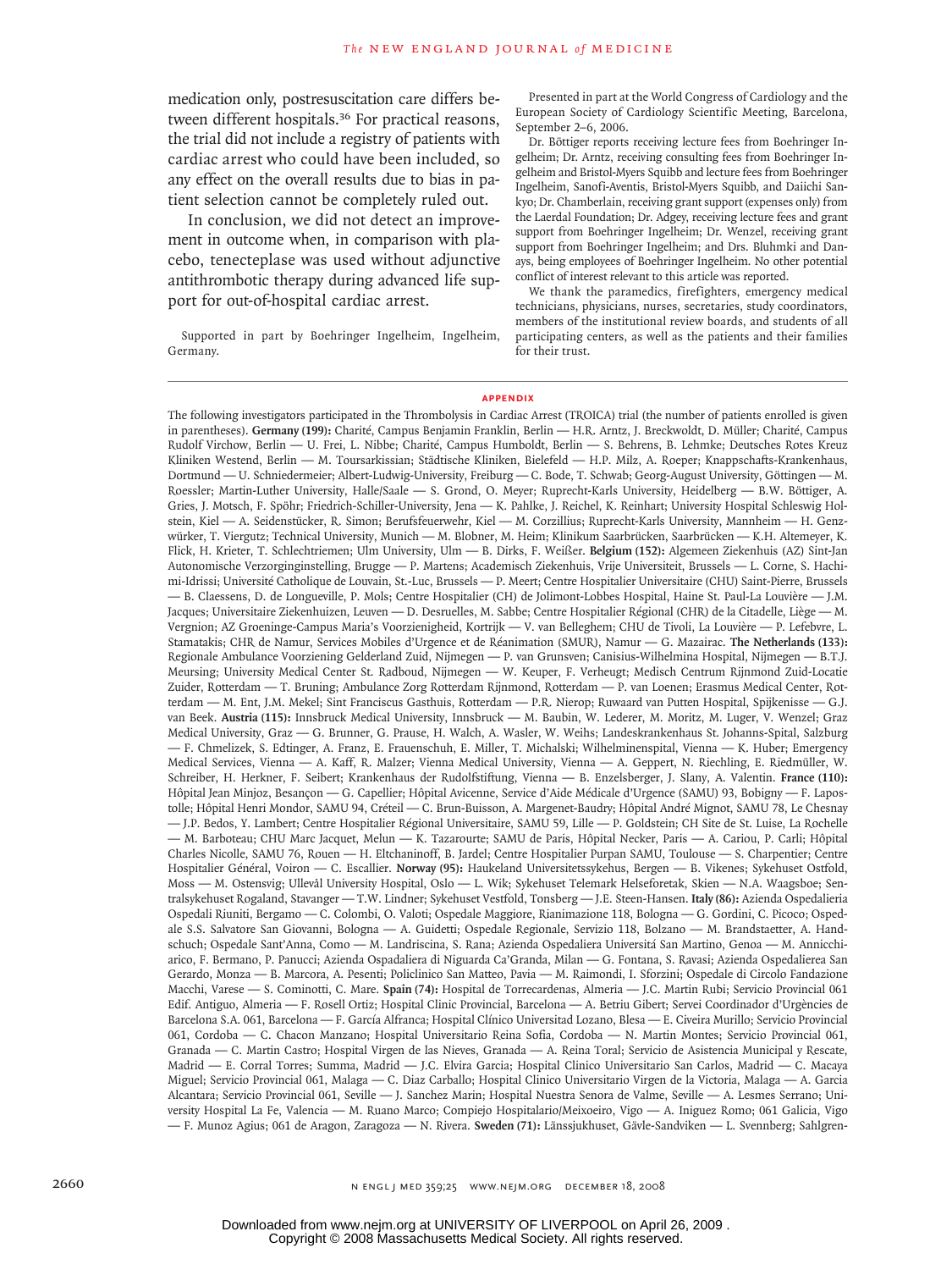ska University Hospital, Gothenborg — J. Herlitz; Universitetssjukhuset, Örebro — K. Palm; Södersjukhuset, Stockholm — L. Svensson. Switzerland (15): Centre Hospitalier Universitaire Vaudois (CHUV), Lausanne - B. Yersin, I. Renaud; Cardiocentro Ticino, Lugano — R. Mauri, R. Poggi. **Executive Committee:** Royal Victoria Hospital, Belfast, United Kingdom — J.A. Adgey; Charité, Campus Benjamin Franklin, Berlin — H.R. Arntz; Boehringer Ingelheim, Biberach, Germany — E. Bluhmki; Cardiff University, Cardiff, United Kingdom — D.A. Chamberlain; Albert-Ludwigs University, Freiburg, Germany — C. Bode; Ruprecht-Karls University, Heidelberg, Germany, and University of Cologne, Cologne, Germany — B.W. Böttiger (chair); Innsbruck Medical University, Innsbruck, Austria — V. Wenzel; SAMU de Paris, Hôpital Necker, Paris — P.A. Carli; Boehringer Ingelheim, Reims, France — T. Danays. **Steering Committee:** All members of the Executive Committee; Université Catholique de Louvain, Brussels — P. Meert; Sahlgrenska University Hospital, Gothenborg, Sweden — J. Herlitz; CHUV, Lausanne, Switzerland — B. Yersin; San Gerado Hospital, Monza, Italy — A. Pesenti; University Medical Center St. Radboud, Nijmegen, the Netherlands — F. Verheugt; Ullevål University Hospital, Oslo — L. Wik; University Hospital La Fe, Valencia, Spain — M. Ruano; Vienna Medical University, Vienna — W. Schreiber. **Data and Safety Monitoring Board:** Vall d'Hebron Hospital, Barcelona — F.J. de Latorre; Ruprecht-Karls University, Heidelberg, Germany — W. Hacke; Catholic University, Leuven, Belgium — F. van de Werf; Virginia Commonwealth University, Richmond — J.P. Ornato (chair); Medical Computing Consultants, Rotterdam, the Netherlands — R.W. Brower; Erasmus University, Rotterdam, the Netherlands — M.L. Simoons. **Data Analysis:** Boehringer Ingelheim, Biberach, Germany — E. Bluhmki; Catholic University of Leuven, Leuven, Belgium — A. Belmans, K. Bogaerts. **Operations Committee:** Boehringer Ingelheim, Biberach, Germany — E. Bluhmki, G. Götz, U. Schühly, C. Skamira; Boehringer Ingelheim Guildford, United Kingdom — J. Kaye; Catholic University of Leuven, Belgium — K. Broos, L. Goffin, C. Luys, M. Moreira; Boehringer Ingelheim, Stockholm — R. Svärd; Boehringer Ingelheim, Reims, France — T. Danays. **Stroke Evaluation Panel:** Technical University, Dresden, Germany — R. von Kummer (chair); Ruprecht-Karls University, Heidelberg, Germany — W. Hacke.

#### **References**

**1.** Rea TD, Eisenberg MS, Sinibaldi G, White RD. Incidence of EMS-treated outof-hospital cardiac arrest in the United States. Resuscitation 2004;63:17-24.

**2.** Silfvast T. Cause of death in unsuccessful prehospital resuscitation. J Intern Med 1991;229:331-5.

**3.** Spaulding CM, Joly LM, Rosenberg A, et al. Immediate coronary angiography in survivors of out-of-hospital cardiac arrest. N Engl J Med 1997;336:1629-33.

**4.** Böttiger BW, Motsch J, Böhrer H, et al. Activation of blood coagulation after cardiac arrest is not balanced adequately by activation of endogenous fibrinolysis. Circulation 1995;92:2572-8.

**5.** Fischer M, Böttiger BW, Popov-Cenic S, Hossmann KA. Thrombolysis using plasminogen activator and heparin reduces cerebral no-reflow after resuscitation from cardiac arrest: an experimental study in the cat. Intensive Care Med 1996; 22:1214-23.

**6.** Böttiger BW, Bode C, Kern S, et al. Efficacy and safety of thrombolytic therapy after initially unsuccessful cardiopulmonary resuscitation: a prospective clinical trial. Lancet 2001;357:1583-5.

**7.** Lederer W, Lichtenberger C, Pechlaner C, Kinzl J, Kroesen G, Baubin M. Longterm survival and neurological outcome of patients who received recombinant tissue plasminogen activator during out-of-hospital cardiac arrest. Resuscitation 2004;61: 123-9.

**8.** Abu-Laban RB, Christenson JM, Innes GD, et al. Tissue plasminogen activator in cardiac arrest with pulseless electrical activity. N Engl J Med 2002;346:1522-8. [Erratum, N Engl J Med 2003;349:1487.]

**9.** Li X, Fu QL, Jing XL, et al. A metaanalysis of cardiopulmonary resuscitation with and without the administration of thrombolytic agents. Resuscitation 2006;70: 31-6.

**10.** Spöhr F, Böttiger BW. Safety of throm-

bolysis during cardiopulmonary resuscitation. Drug Saf 2003;26:367-79.

**11.** Nolan JP, Deakin CD, Soar J, Böttiger BW, Smith G. European Resuscitation Council guidelines for resuscitation 2005. Section 4: adult advanced life support. Resuscitation 2005;67:Suppl 1:S39-S86.

**12.** 2005 American Heart Association guidelines for cardiopulmonary resuscitation and emergency cardiovascular care. Circulation 2005;112:Suppl:IV1-IV203.

**13.** Human Medicines Evaluation Unit. Guidelines for good clinical practice. London: European Agency for the Evaluation of Medicinal Products, 1995:1-58. (Accessed November 24, 2008, at http://www.emea. europa.eu/pdfs/human/ich/013595en.pdf.) **14.** Guidelines 2000 for cardiopulmonary resuscitation and emergency cardiovascular care. Resuscitation 2000;46:1-447.

**15.** Cummins RO, Chamberlain DA, Abramson NS, et al. Recommended guidelines for uniform reporting of data from out-of-hospital cardiac arrest: the Utstein Style — a statement for health professionals from a task force of the American Heart Association, the European Resuscitation Council, the Heart and Stroke Foundation of Canada, and the Australian Resuscitation Council. Circulation 1991;84:960-75.

**16.** Spöhr F, Arntz HR, Bluhmki E, et al. International multicentre trial protocol to assess the efficacy and safety of tenecteplase during cardiopulmonary resuscitation in patients with out-of-hospital cardiac arrest: the Thrombolysis in Cardiac Arrest (TROICA) Study. Eur J Clin Invest 2005;35:315-23.

**17.** Stiell IG, Hebert PC, Weitzman BN, et al. High-dose epinephrine in adult cardiac arrest. N Engl J Med 1992;327:1045-50.

**18.** Wenzel V, Krismer AC, Arntz HR, Sitter H, Stadlbauer KH, Lindner KH. A comparison of vasopressin and epinephrine for out-of-hospital cardiopulmonary resuscitation. N Engl J Med 2004;350:105-13.

**19.** Fatovich DM, Dobb GJ, Clugston RA. A pilot randomised trial of thrombolysis in cardiac arrest (the TICA trial). Resuscitation 2004;61:309-13.

**20.** Bozeman WP, Kleiner DM, Ferguson KL. Empiric tenecteplase is associated with increased return of spontaneous circulation and short term survival in cardiac arrest patients unresponsive to standard interventions. Resuscitation 2006;69:399-406.

**21.** Lederer W, Lichtenberger C, Pechlaner C, Kroesen G, Baubin M. Recombinant tissue plasminogen activator during cardiopulmonary resuscitation in 108 patients with out-of-hospital cardiac arrest. Resuscitation 2001;50:71-6.

**22.** Gurbel PA, Hayes K, Bliden KP, Yoho J, Tantry US. The platelet-related effects of tenecteplase versus alteplase versus reteplase. Blood Coagul Fibrinolysis 2005; 16:1-7.

**23.** Fitzgerald DJ, Roy L, Catella F, FitzGerald GA. Platelet activation in unstable coronary disease. N Engl J Med 1986; 315:983-9.

**24.** Böttiger BW, Böhrer H, Böker T, Motsch J, Aulmann M, Martin E. Platelet factor 4 release in patients undergoing cardiopulmonary resuscitation — can reperfusion be impaired by platelet activation? Acta Anaesthesiol Scand 1996;40:631-5.

**25.** Afshar-Kharghan V, Thiagarajan P. Leukocyte adhesion and thrombosis. Curr Opin Hematol 2006;13:34-9.

**26.** Böttiger BW, Motsch J, Braun V, Martin E, Kirschfink M. Marked activation of complement and leukocytes and an increase in the concentrations of soluble endothelial adhesion molecules during cardiopulmonary resuscitation and early reperfusion after cardiac arrest in humans. Crit Care Med 2002;30:2473-80.

**27.** Hallstrom A, Rea TD, Sayre MR, et al. Manual chest compression vs use of an automated chest compression device during resuscitation following out-of-hospi